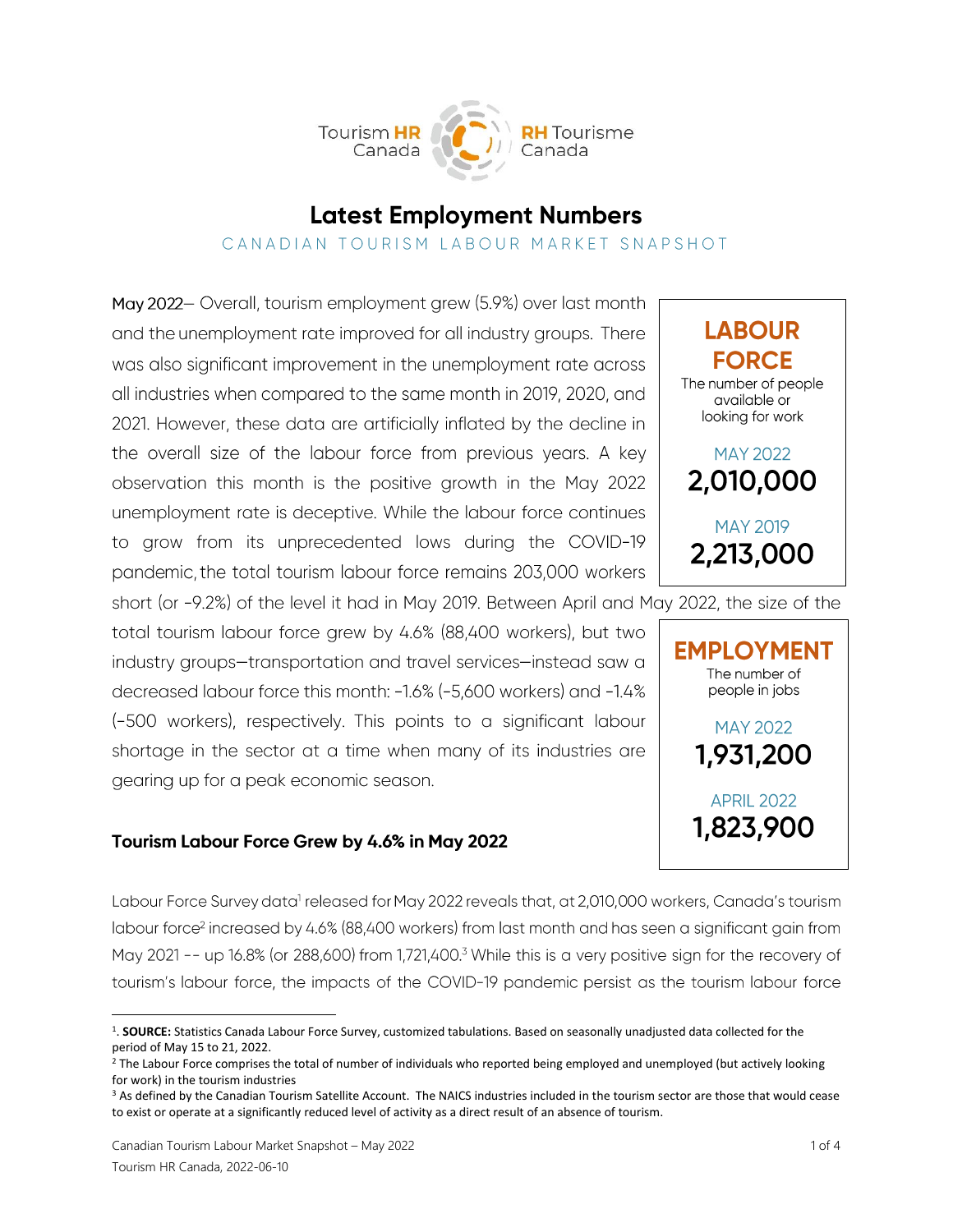remains 203,000 workers short of the sizeable pre-pandemic total of 2,213,000 from May 2019. Though positive changes in the monthly unemployment rate and employment gains in the accommodations, food and beverage services, and recreation and entertainment industries are evident this month, as the tourism sector looks toward recovery the size of the labour force continues to be much smaller than the demand from employers. In summary, a significant labour shortage remains at a time when many tourism industry groups are gearing up for a peak economic season.

## May 2022 Tourism Employment = 9.7% of Canadian Workforce

With a total of 1,931,200 workers, tourism comprised 9.7% of total Canadian employment (19,836,400) for May 2022. Employment numbers have seen significant positive change for all industries this month climbing by 5.9% or 107,300 workersfrom April (1,823,900). The most significance employment gains were in the accommodations and recreation and entertainment industries. Looking at the same month in previous years, reveals that employment in the tourism sector has grown since May 2021 (up 24.4% overall) but continues to lag the levels seen pre-pandemic in May 2019 (-7.6%).

#### **Month-over-Month Employment**

|                                     | (seasonally unadjusted) |                 |          |
|-------------------------------------|-------------------------|-----------------|----------|
|                                     | <b>APRIL 2022</b>       | <b>MAY 2022</b> | % Change |
| Tourism                             | 1,823,900               | 1,931,200       | 5.9%     |
| Accommodations                      | 138,000                 | 152,500         | 10.5%    |
| Food and Beverage Services          | 826,300                 | 874,900         | 5.9%     |
| <b>Recreation and Entertainment</b> | 476,300                 | 524,100         | 10.0%    |
| Transportation                      | 348,000                 | 345,000         | $-0.9%$  |
| <b>Travel Services</b>              | 35,300                  | 34,700          | $-1.7%$  |

# Employment Change by Industry May 2022 vs. May 2019 and May 2021

|                                      |                                | (seasonally unadjusted) |                                |                       |
|--------------------------------------|--------------------------------|-------------------------|--------------------------------|-----------------------|
|                                      | Employment<br>change from 2019 | % change from<br>2019   | Employment<br>change from 2021 | % change from<br>2021 |
| <b>Tourism</b>                       | $-159,200$                     | $-7.6%$                 | 379,300                        | 24.4%                 |
| Accommodations                       | $-27,700$                      | $-15.4%$                | 38,500                         | 33.8%                 |
| Food and Beverage<br><b>Services</b> | $-97,600$                      | $-10.0\%$               | 155,500                        | 21.6%                 |
| Recreation and<br>Entertainment      | 16,700                         | 3.3%                    | 137,000                        | 35.4%                 |
| Transportation                       | $-31,600$                      | $-8.4%$                 | 57,100                         | 19.8%                 |
| <b>Travel Services</b>               | $-19,000$                      | $-35.4%$                | $-8,800$                       | $-20.2%$              |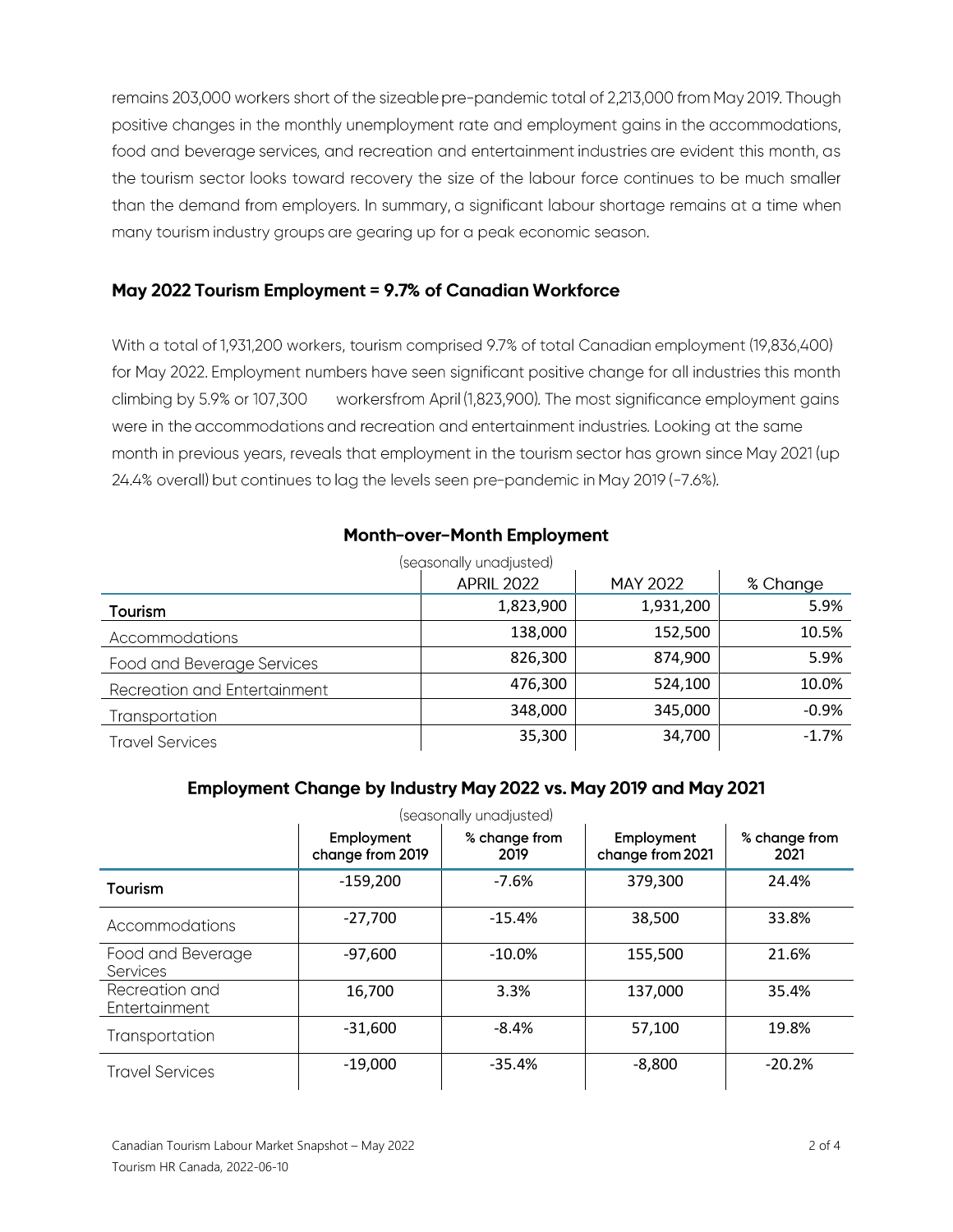## May 2022 Tourism Unemployment Rate = 3.9%

In May 2022, the unemployment rate in the tourism sector was at 3.9%, which is lower than the rate reported in May 2021 (5.9%), and lower than the previous month (April 2022) when the unemployment rate stood at 5.1%. At 3.9%, tourism's unemployment rate was well below Canada's seasonally unadjusted unemployment rate of 5.1%. All tourism industry groups have reported lower unemployment rates than the same month last year.



**Tourism Unemployment Rates by Industry - May 2022 vs. April 2022**

**Tourism Unemployment Rates by Industry - May 2022 vs. May 2021**